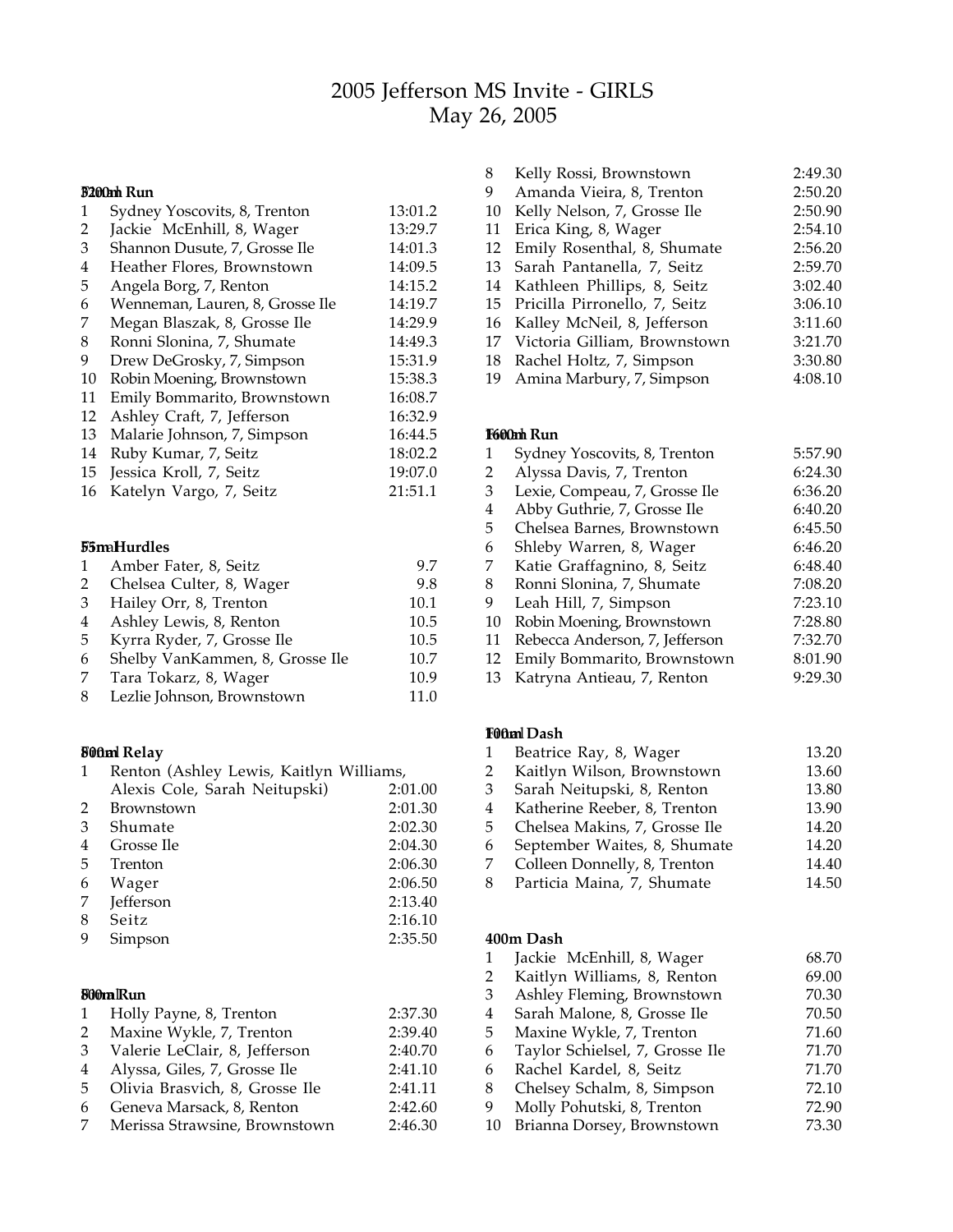|    | 11 Chelsea Komblevicz, Brownstown    | 73.70   |
|----|--------------------------------------|---------|
|    | 12 Jessica MacDonald, 8, Trenton     | 73.80   |
|    | 13 Karrah Molnar, 7, Shumate         | 75.60   |
|    | 14 Maddie Tuinier, 7, Grosse Ile     | 77.60   |
|    | 15 Cadie Carrol, 7, Shumate          | 81.80   |
|    | 16 Ashley Taoramina, 8, Jefferson    | 82.20   |
|    | 17 Kaylyn Perkowski, 7, Seitz        | 83.20   |
|    | 18 Alicia VanWashenova, 8, Jefferson | 87.00   |
|    | 19 Brianna Gagne, 7, Simpson         | 89.40   |
| 20 | Racheal Racisz, 8, Simpson           | 1:44.80 |
|    |                                      |         |

#### **3200m Relay**

| $\mathbf{1}$ | Grosse Ile (Wenneman, Lauren,             |          |  |
|--------------|-------------------------------------------|----------|--|
|              | Megan Blaszak, Olivia Brasvich, Williams, |          |  |
|              | Crystal)                                  | 11:27.50 |  |
|              | 2 Brownstown                              | 11:28.20 |  |
| 3            | Wager                                     | 11:54.50 |  |
|              | 4 Jefferson                               | 12:06.40 |  |
|              | 5 Trenton                                 | 12:20.50 |  |
| 6            | <b>Seitz</b>                              | 13:30.60 |  |
| 7            | Simpson                                   | 14:11.60 |  |

### **70m Dash**

|                | Round 1, Heat 1               |        |
|----------------|-------------------------------|--------|
| 1              | Patricia Maina, 7, Shumate    | 10.10Q |
| $\overline{c}$ | Whitney Vincenti, Brownstown  | 10.20Q |
| 3              | Marissa Miller, 7, Simpson    | 10.40  |
| $\overline{4}$ | Jenna Zrioka, 8, Wager        | 10.70  |
| 5              | Tina, 8, Grosse Ile           | 10.70  |
| 6              | Andrea Ainley, 7, Renton      | 11.40  |
|                | Round 1, Heat 2               |        |
| $\mathbf{1}$   | Megan Laws, 8, Jefferson      | 9.60Q  |
| 2              | Ashley Stanley, Brownstown    | 9.80Q  |
| $\overline{c}$ | Colleen Donnelly, 8, Trenton  | 9.80Q  |
| $\overline{4}$ | Brooke Mousouleas, 7, Seitz   | 10.50  |
| 5              | Jenniffer Smith, 8, Wager     | 10.70  |
| 6              | Jordan Taylor, 7, Simpson     | 11.10  |
|                | Round 1, Heat 3               |        |
| $\mathbf{1}$   | Amber Fater, 8, Seitz         | 9.70Q  |
| 2              | Katherine Reeber, 8, Trenton  | 9.90Q  |
| 3              | Chelsea Makins, 7, Grosse Ile | 10.10q |
| 4              | Natalie Sullivan, 8, Shumate  | 10.20q |
| 5              | Brittany Osburn, 7, Jefferson | 11.10  |
| 6              | Sarah Caplinger, 7, Renton    | 12.30  |
|                | Final                         |        |
| $\mathbf{1}$   | Amber Fater, 8, Seitz         | 9.50   |
| $\overline{c}$ | Ashley Stanley, Brownstown    | 9.60   |
| 3              | Katherine Reeber, 8, Trenton  | 9.80   |
| $\overline{4}$ | Chelsea Makins, 7, Grosse Ile | 9.90   |
| 5              | Megan Laws, 8, Jefferson      | 10.00  |
| 6              | Patricia Maina, 7, Shumate    | 10.10  |
| 7              | Colleen Donnelly, 8, Trenton  | 10.20  |
| 8              | Whitney Vincenti, Brownstown  | 10.30  |
|                |                               |        |

# **200m Hurdles**

| 1  | Amber Fater, 8, Seitz            | 33.50 |
|----|----------------------------------|-------|
| 2  | Hailey Orr, 8, Trenton           | 33.60 |
| 3  | Sarah Malone, 8, Grosse Ile      | 33.90 |
| 4  | Geneva Marsack, 8, Renton        | 34.60 |
| 5  | Nicole Olson, 8, Wager           | 34.70 |
| 6  | Christina Verduce, 8, Grosse Ile | 35.00 |
| 7  | Kyrra Ryder, 7, Grosse Ile       | 35.60 |
| 7  | Amanda Taylor, 8, Jefferson      | 35.60 |
| 9  | Tanya LaPorte, 8, Seitz          | 36.00 |
| 10 | Leslie Johnson, Brownstown       | 36.70 |
| 11 | Andi Wilt, 8, Trenton            | 37.50 |
| 12 | Brooke Wolte, Brownstown         | 37.60 |
| 13 | Stephanie Styliano, 8, Simpson   | 38.20 |
| 14 | Brooke Brennan, Brownstown       | 38.40 |
| 15 | Kaitlyn Zimmerman, 7, Trenton    | 38.60 |
| 16 | Shelby Tyra, 8, Wager            | 38.90 |
| 17 | Tiffany Mathus, 7, Jefferson     | 39.70 |
| 18 | Krista McQuillin, 8, Simpson     | 39.80 |
| 19 | Kayla Spaulding, 8, Jefferson    | 41.30 |
| 20 | Fil Romero, 8, Simpson           | 42.00 |
|    |                                  |       |

## **200m Dash**

| 1 |    | Beatrice Ray, 8, Wager            | 27.80 |
|---|----|-----------------------------------|-------|
| 2 |    | Kaitlyn Wilson, Brownstown        | 28.50 |
| 3 |    | Ashley Lewis, 8, Renton           | 28.80 |
| 4 |    | Krystle Ingram, 7, Shumate        | 28.81 |
| 5 |    | Kathryn Bloetscher, 8, Grosse Ile | 30.80 |
| 6 |    | Marissa Minjares, Brownstown      | 31.00 |
| 6 |    | Holly Payne, 8, Trenton           | 31.00 |
|   | 8  | Ashley Stanley, Brownstown        | 31.30 |
| 9 |    | Rachel Kardel, 8, Seitz           | 31.50 |
|   | 10 | Lainey Williams, 7, Shumate       | 31.60 |
|   | 11 | Taylor Schielsel, 7, Grosse Ile   | 31.70 |
|   | 12 | Ashley McVey, 8, Wager            | 31.71 |
|   | 13 | Courtney Hensley, 8, Wager        | 31.80 |
|   | 14 | Emily Lozon, 7, Trenton           | 31.81 |
|   | 15 | Courtney Ruppel, 8, Simpson       | 31.90 |
|   | 16 | Liz White, 8, Jefferson           | 32.30 |
|   | 17 | Alexis Cole, 7, Renton            | 32.80 |
|   | 18 | Kaylyn Perkowski, 7, Seitz        | 33.20 |
|   | 19 | Anna Mucci, 7, Grosse Ile         | 33.80 |
|   | 20 | Alicia VanWashenova, 8, Jefferson | 34.70 |
|   |    |                                   |       |

### **1600m Relay**

|   | Wager (Jackie McEnhill, Chelsea Culter, |            |
|---|-----------------------------------------|------------|
|   | Erica King, Nicole Olson)               | 4:43.50    |
| 2 | Grosse Ile                              | 4:44.50    |
| 3 | <b>Brownstown</b>                       | 4:53.70    |
| 4 | Jefferson                               | 5:33.40    |
| 5 | Simpson                                 | 5:44.70    |
|   | Trenton                                 | DO         |
|   | Shumate                                 | DO         |
|   | Seitz                                   | <b>DNF</b> |
|   |                                         |            |